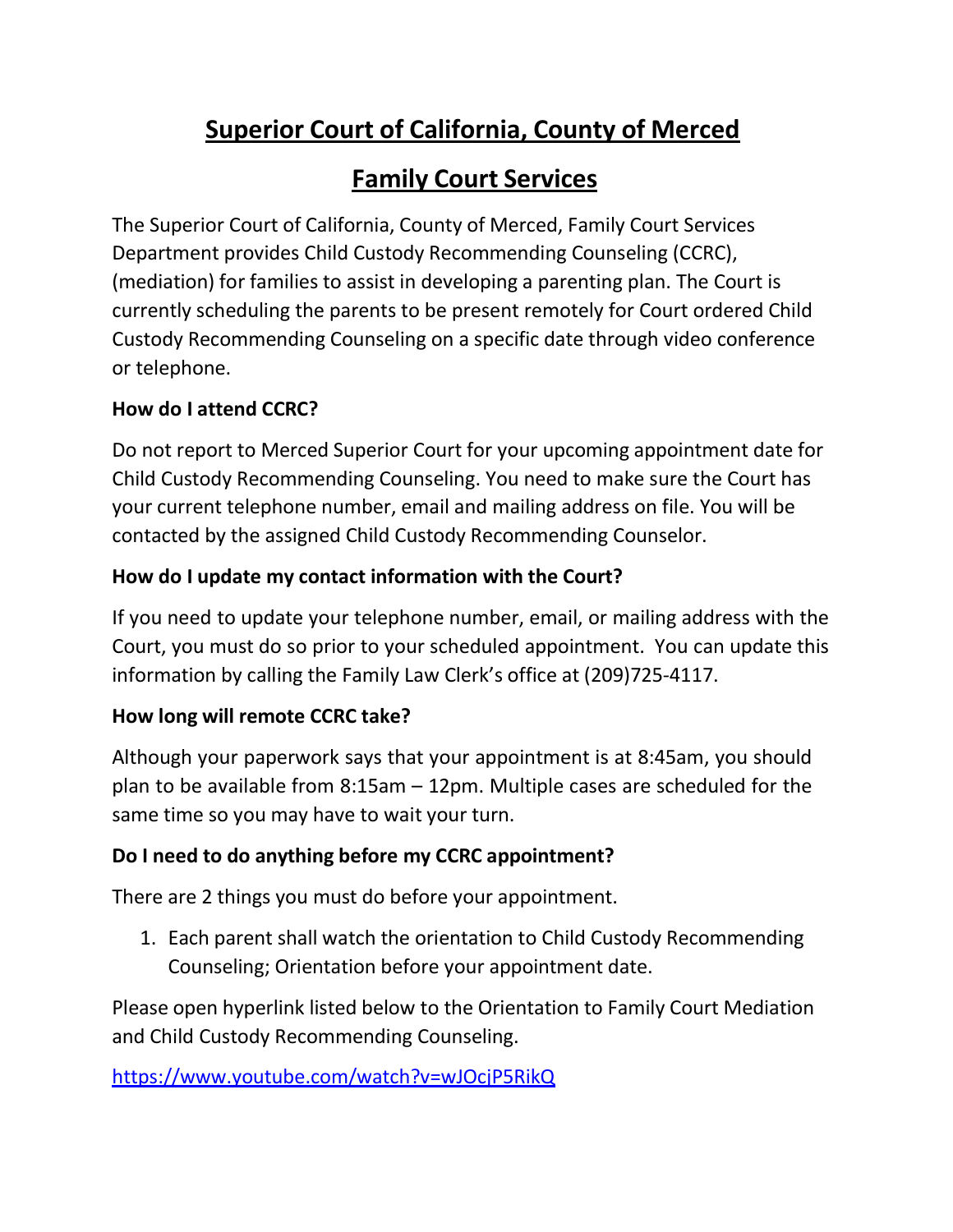2. Each parent shall complete and return the Confidential Information form for Child Custody Recommending Counseling that is listed below.



Each parent is responsible for printing out the form and mailing it to the following address: Superior Court of California, County of Merced, Family Law Division, 627 W. 21<sup>st</sup> Street, Merced CA, 95340. It is recommended that you do this at least one (1) week before your scheduled appointment to allow ample time for the form to be received by the Court.

#### How will remote CCRC work?

The parents will receive a telephone call one (1) business day before your scheduled appointment. During this call, you will be provided a more specific time for your CCRC. You will also be provided with information as to how you will be contacted, either by email or by telephone. Please note that if by telephone, you may receive a call from a number that is PRIVATE or BLOCKED. CCRC staff will not be calling from our general telephone number.

On the day of the scheduled Child Custody Recommending Counseling appointment, each parent will be contacted by the assigned Child Custody Recommending Counselor via telephone between 8:15AM to 9:00AM to verify each parent's attendance by video conference or telephone.

# What happens at the end of CCRC?

When parents are able to reach an agreement, the Child Custody Recommending Counselor will prepare a written agreement and review it with both parents. The agreement will then be signed by the Judge and the agreement then becomes a Court Order.

When the parents are unable to reach an agreement the Child Custody Recommending Counselor will prepare a form called a Recommendation for a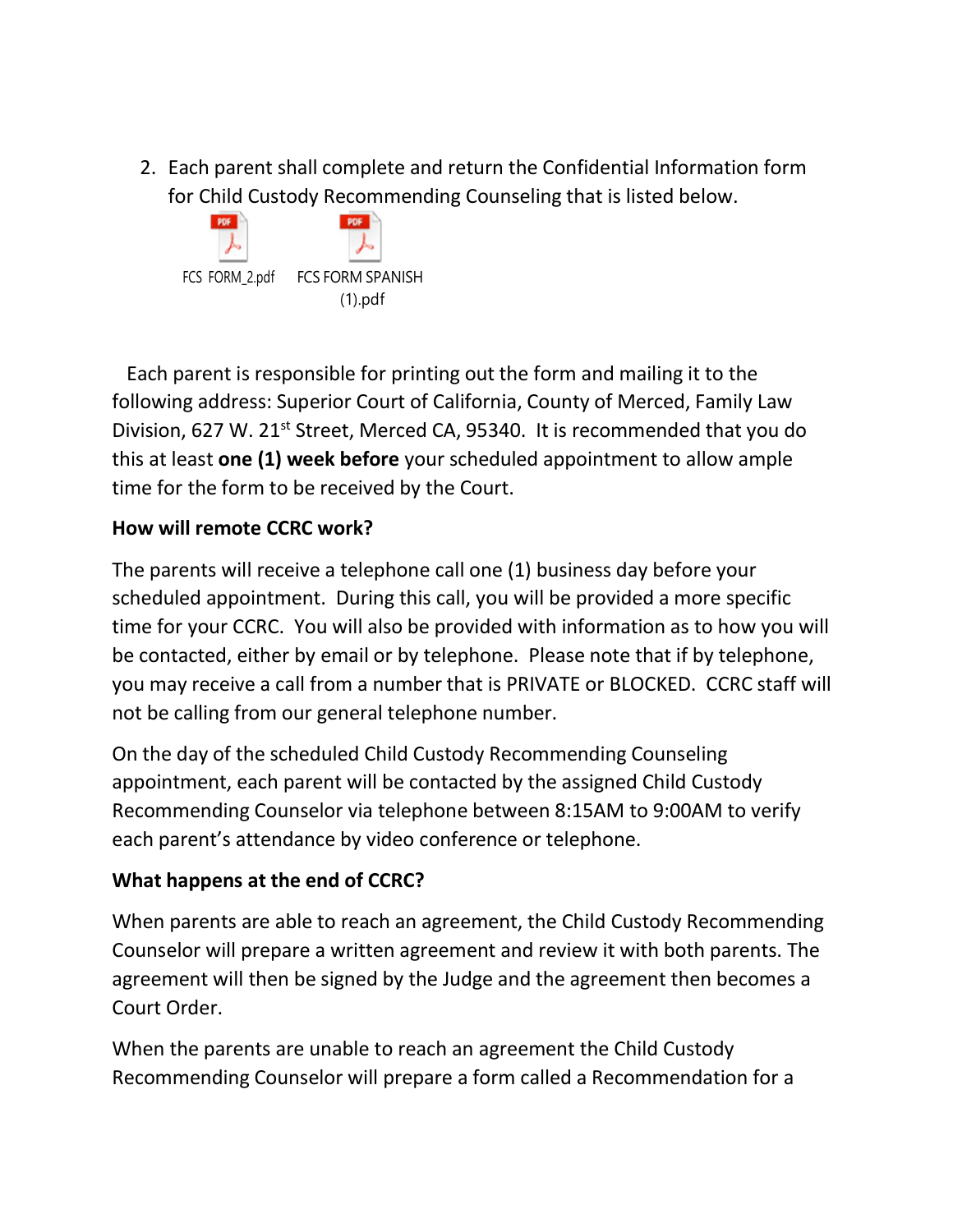proposed parenting plan. The Child Custody Recommending Counselor will also prepare a form called a Rationale that explains the reason the proposed parenting plan is recommended. The Recommendation and the Rationale will then be mailed to the parents. The recommendation from the CCRC will be considered by the Judge. The parents will be able to respond to the Recommendation. The Judge will then determine if the Recommendation will become a Court Order and/or modify the Recommendation.

#### Who do I call if I have questions?

If you have any questions regarding the process for CCRC, please call the Family Law Clerk's Office (209)725-4117.

If you have questions regarding how to file your documents or how to serve the other party, please call the Self-Help Center at (209)725-4168 or by email at selfhelp@mercedcourt.org.

# RULES FOR REMOTE CCRC

- 1. Any recording of the video conference or telephone call of the Child Recommending proceeding is strictly prohibited, including, but not limited to copying or audio recording. Violations may result in sanctions by the Court.
- 2. Parents must appear for the video conference or telephone call in a private area with minimal background noise. You need to make sure everyone can hear you and you can hear everyone else.
- 3. No children or any third party is allowed to be present for the Child Custody Recommending Counseling. Only the parties involved shall be present. Family Court Services understands that schools are exercising distant learning and children may be in the residence. If possible, the parents should provide a caregiver to help assist with attending to children. It is in the best interest of children not to be exposed to conflict.